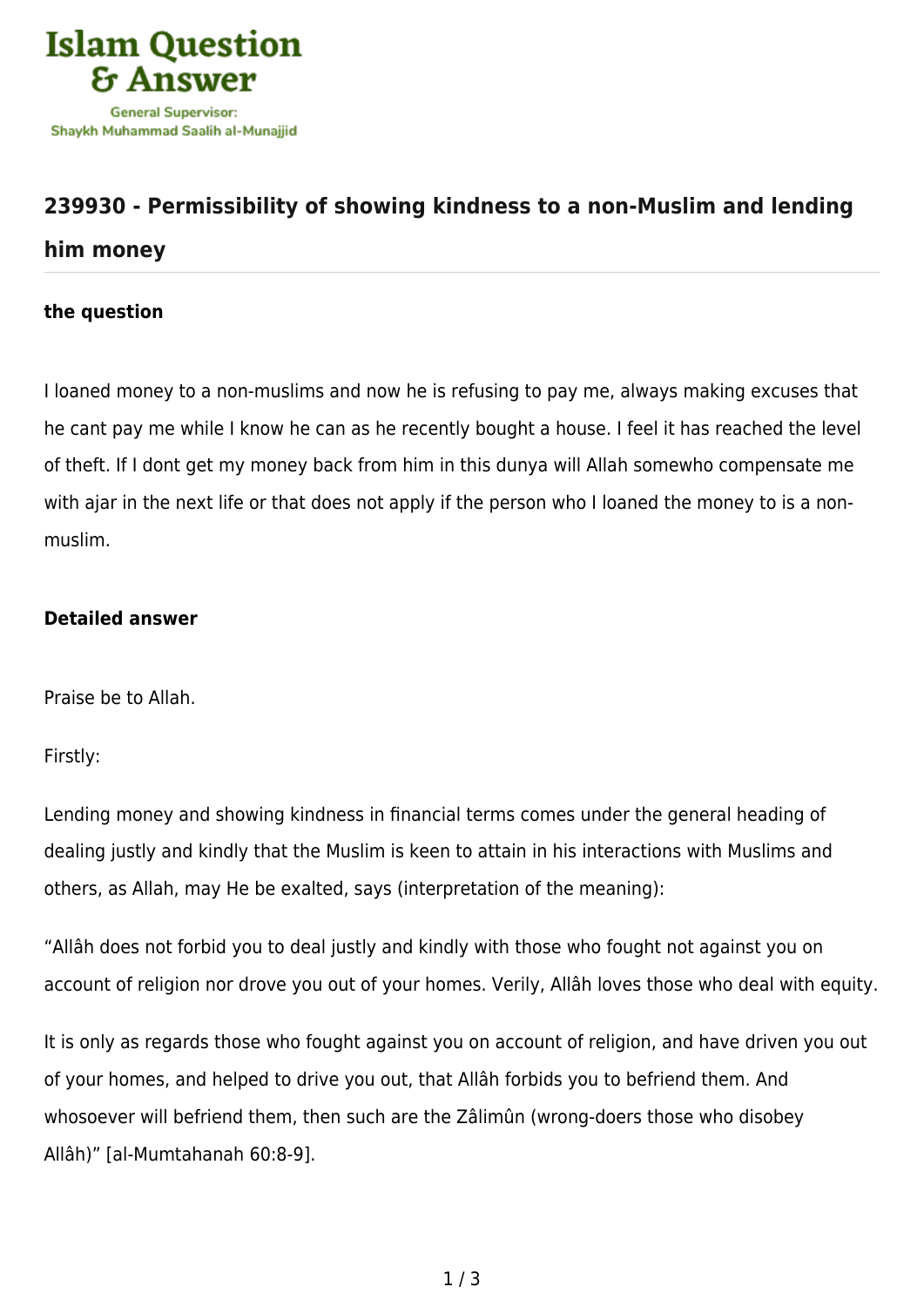

Shaykh Ibn 'Uthaymeen said:

With regard to the non-Muslim, there is nothing wrong with dealing with him in a just and kind manner, on condition that he is not one of those who fight against us an account of our religion or who drives us out of our homes, because Allah, may He be exalted, says (interpretation of the meaning):

"Allâh does not forbid you to deal justly and kindly with those who fought not against you on account of religion nor drove you out of your homes. Verily, Allâh loves those who deal with equity. [al-Mumtahanah 60:8].

End quote from Tafseer Soorat al-Baqarah (2/294).

Allah, may He be exalted, has mentioned among the qualities of the righteous who are the people of Paradise that they (interpretation of the meaning) "give food, in spite of their love for it (or for the love of Him), to Miskin (the poor), the orphan, and the captive" [al-Anfaal 8:76], and the "captive" cannot be anyone but a non-Muslim.

See also the answer to question no. [129664](https://islamqa.com/en/answers/129664) .

## Secondly:

If a Muslim comes on the Day of Resurrection and he owed anything by a non-Muslim, Allah will settle the score between them in full, for the Day of Resurrection is the Day of due requital and justice. Allah, may He be exalted, says (interpretation of the meaning):

"And We shall set up balances of justice on the Day of Resurrection, then none will be dealt with unjustly in anything. And if there be the weight of a mustard seed, We will bring it. And Sufficient are We to take account" [al-Anbiya' 21:47].

The Prophet (blessings and peace of Allah be upon him) explained that the settling of scores